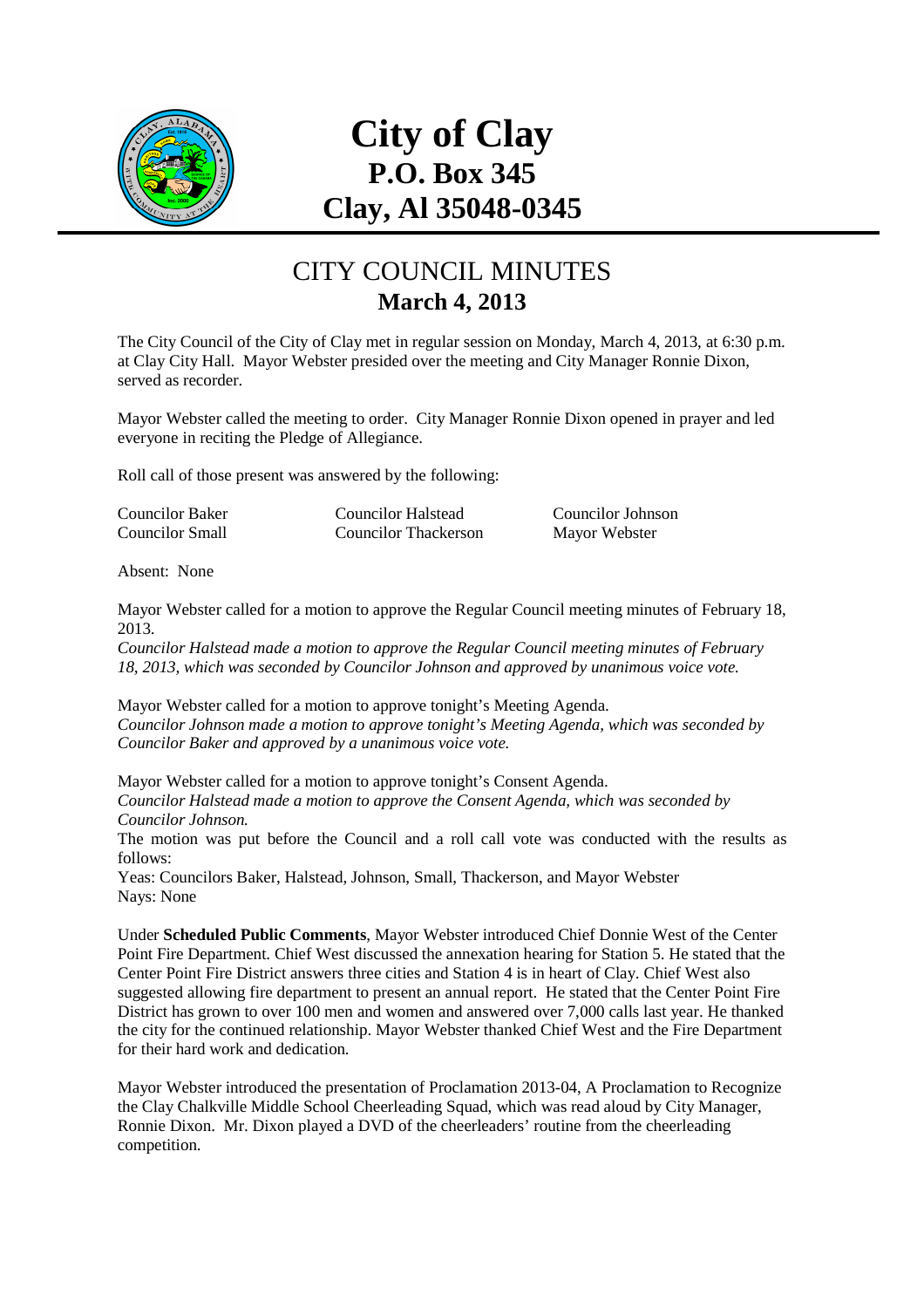

## **CITY OF CLAY CITY COUNCIL MINUTES March 4, 2013**

*Councilor Johnson made a motion to approve Proclamation 2013-04, which was seconded by Councilor Thackerson and approved by a unanimous voice vote.*  Mayor Webster then presented the Proclamation to the Clay Chalkville Middle School Cheerleaders.

Mayor Webster introduced the Public Hearing for Ordinance 2013-05, Annexation of 5470 Chalkville Road, which was read by City Manager Ronnie Dixon. Mayor Webster asked if there was anyone present who wished to speak for or against this and there was no response.

Mayor Webster introduced the Public Hearing for Ordinance 2013-04. City Manager Ronnie Dixon explained that just before the meeting, he was contacted by a member of the Planning and Zoning Commission to request that the Council remove Ordinance 2013-04 from tonight's agenda. Mr. Dixon explained that there are still some items to be reviewed for change.

Under **Reports from Standing Committees** Mayor Webster reported for the **Finance Committee.**  He stated that the Finance Committee will meet on March 14 at 10:00 am at City Hall.

Councilor Baker was recognized for a report from the **Public Safety Committee**. Councilor Baker asked the Mayor and City Manager if there have been any updates on the part time deputies. Mr. Dixon stated that the city has received an amendment to the current contract to add a second contract deputy at a pro-rated cost until the end of the current contract. Mr. Dixon explained that if the Council decides to add the second deputy, it will take approximately 4-6 weeks before the second deputy can begin working in the City. Councilor Baker stated that the Public Safety Committee will review this addendum on Monday, March 11, and make a recommendation at the next Council meeting.

Councilor Halstead was recognized for a report from the **Committee on Community Development and Annexations and the Building Inspections Department**. Councilor Halstead announced that the Pit BBQ plans to open at the end of March or the beginning of April. McAnally's Mercantile is moving forward to begin working on the facility. It should be approximately  $6 - 8$  months before the store will open. The Community Development and Annexation Committee held its first meeting. There are 13 members and 2 potential additional members. This committee will meet again tomorrow night. He plans to split this committee into an annexations subcommittee and a community development subcommittee.

Under **Committee on Schools, Seniors Advisory Board Liaison and Planning and Zoning Councilor Ex-Officio**, Councilor Johnson thanked the Cheerleaders for attending tonight's meeting. She announced that the Senior Center calendar and menu are available online and at the Senior Center. Councilor Johnson thanked Co-Directors Linda Plummer and Beth Petty for their hard work at the Seniors Center and encouraged anyone over 60 to visit.

Councilor Small was recognized for a report from the **Public Work Department and Library Board** and announced that there are ongoing projects for the Public Works Department and the Library. The Public Works employees continue to remove storm debris and the Library is still working on the outdoor reading area and sign. An organizational meeting for Friends of the Library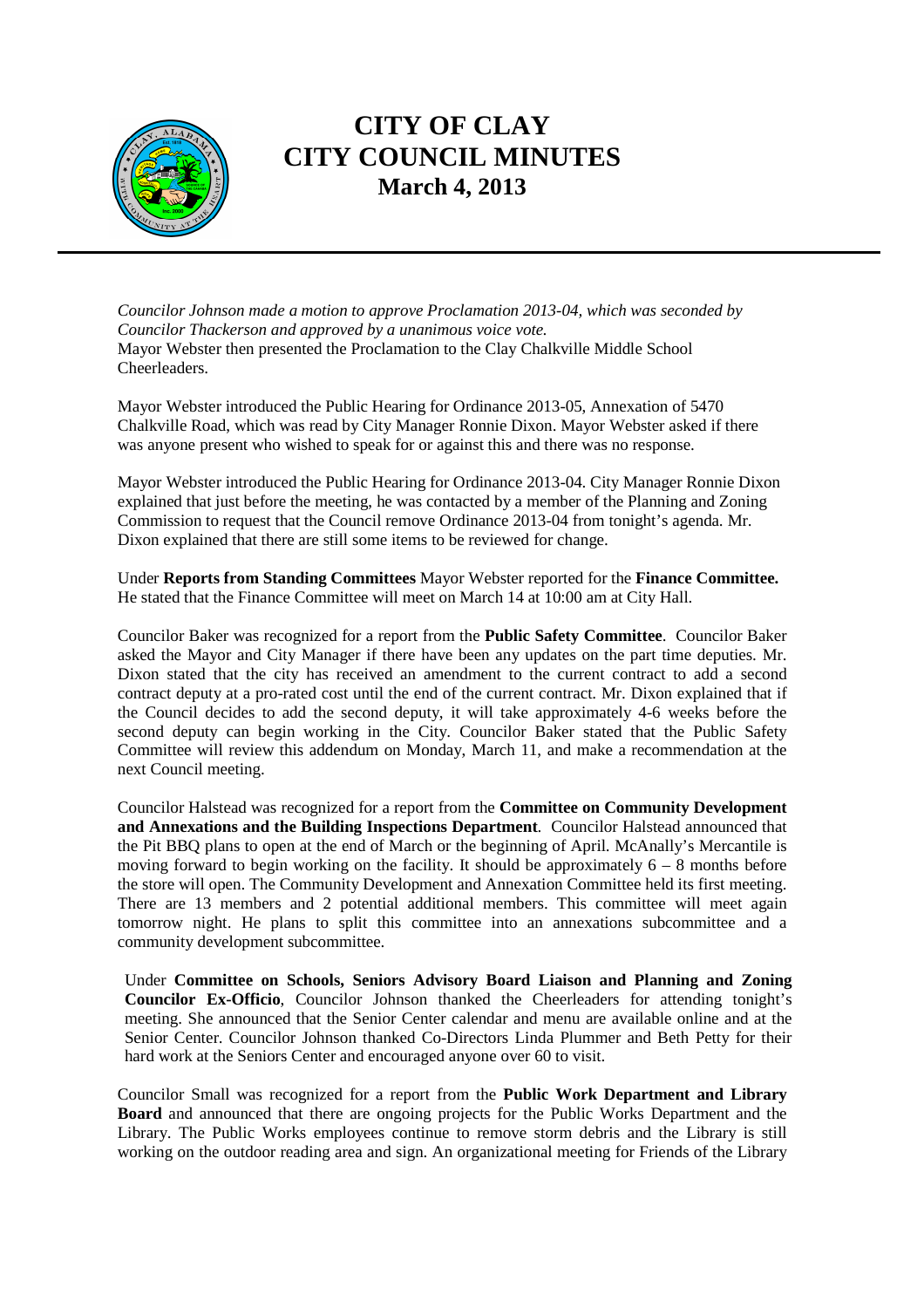

## **CITY OF CLAY CITY COUNCIL MINUTES March 4, 2013**

will take place on April 7 at 2:00 pm. Mayor Webster relayed a resident's story about Public Works Superintendent Josh Isbell's dedication. He thanked Mr. Isbell for his hard work.

**Councilor Thackerson** was recognized for a report on the **Parks and Recreation Board.** He announced that the disc golf course is cleared and the baskets arrived today.

Under Reading **of Petitions, Applications, Complaints, Appeals, Communications, etc.,** Mayor Webster announced that there were none.

Under the **City Manager's Report**, Mr. Dixon asked the Council to consider declaring three pieces of equipment as surplus. The three items are: a dump truck with 356,639 miles, a dump truck with 265,000 miles, and a 1970's model motor grader. The price will be set at \$4,500.00 as a combined sale.

One other piece of equipment to be considered for surplus declaration is a fiberglass boat with a 28 horsepower motor. Mr. Dixon explained that no one seems to know the origins or if it runs. There is no title for this boat, but he does have the tag number. The price for this would be \$1,500.00.

Councilor Halstead asked who would buy these items and the suggested prices. Mr. Dixon explained that a motor dealer who has suggested the price for the automobiles. He further explained that the boat price comes from research on the type and model of boat. There has been a \$1,000.00 offer for the boat, but Mr. Dixon feels that the offer is a little low.

*Councilor Small made a motion to declare these items of equipment as surplus, which was seconded by Councilor Thackerson and approved by a unanimous voice vote.* 

Mr. Dixon then discussed the dedication of Yorkshire Drive. He explained that this should have been done in 2009 when the contractor's bond was released, but it was never brought before the Council. He further explained that all the work is complete on this road.

*Councilor Johnson made a motion to accept Yorkshire Drive, which was seconded by Councilor Halstead and approved by a unanimous voice vote.* 

Under **Resolutions, Ordinances, Orders and Other Business** Mayor Webster called for a motion to enter into unanimous consent.

*Councilor Small made a motion to suspend the regular rules of order and enter into unanimous consent which was seconded by Councilor Halstead.* 

The motion was put before the Council and a roll call vote was conducted with the results as follows:

Yeas: Councilors Baker, Halstead, Johnson, Small, Thackerson, and Mayor Webster Nays: None

Mayor Webster introduced Ordinance 2013-05, An Ordinance Annexing 5470 Chalkville Road, which was previously read by City Manager Ronnie Dixon.

*Councilor Johnson made a motion to approve Ordinance 2013-05 which was seconded by Councilor Halstead.* 

The motion was put before the Council and a roll call vote was conducted with the results as follows:

Yeas: Councilors Baker, Halstead, Johnson, Small, Thackerson, and Mayor Webster Nays: None